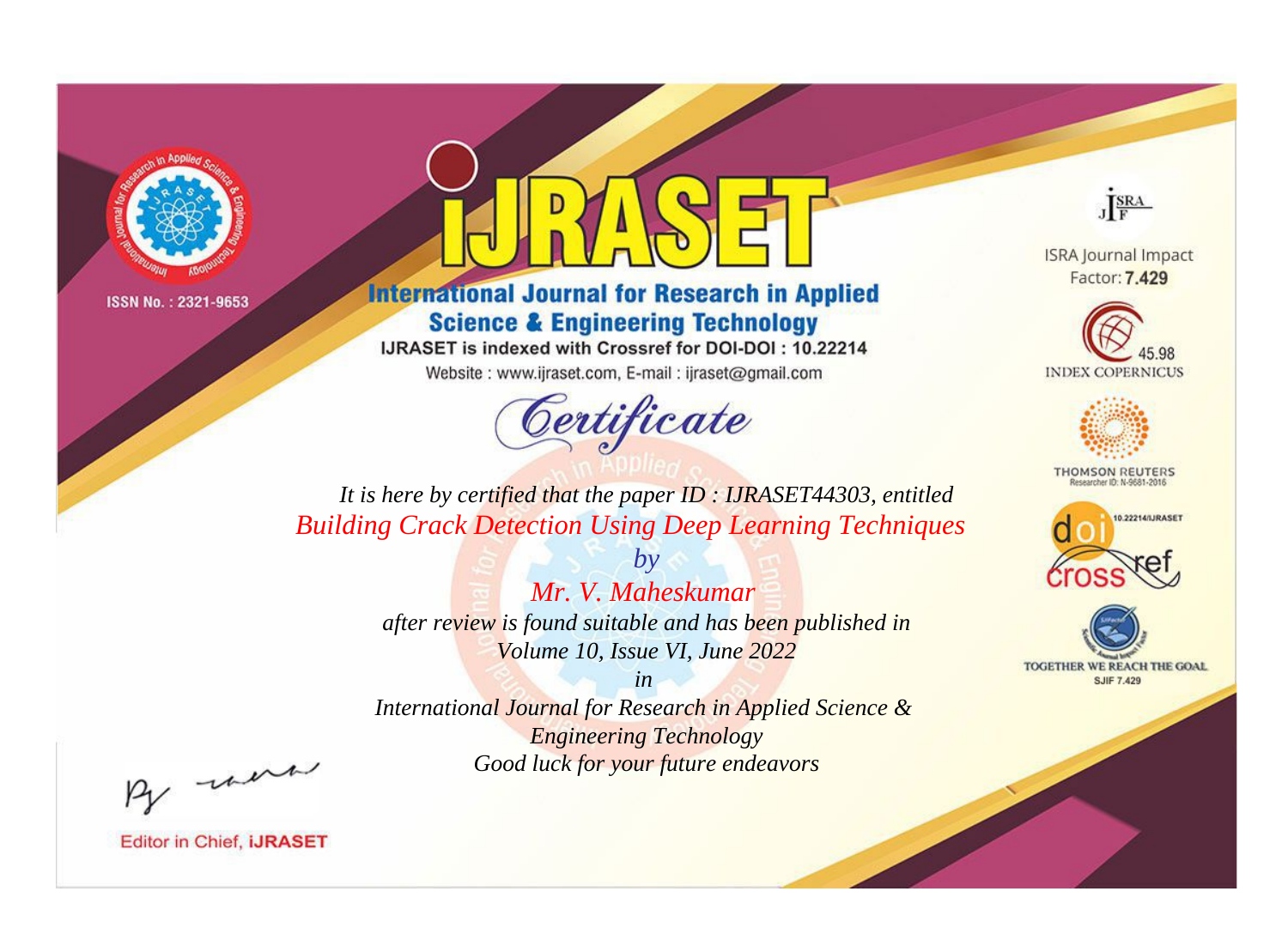

# **International Journal for Research in Applied Science & Engineering Technology**

IJRASET is indexed with Crossref for DOI-DOI: 10.22214

Website: www.ijraset.com, E-mail: ijraset@gmail.com



JERA

**ISRA Journal Impact** Factor: 7.429





**THOMSON REUTERS** 



TOGETHER WE REACH THE GOAL **SJIF 7.429** 

*It is here by certified that the paper ID : IJRASET44303, entitled Building Crack Detection Using Deep Learning Techniques*

> *S. Sangeetha after review is found suitable and has been published in Volume 10, Issue VI, June 2022*

*by*

*in* 

*International Journal for Research in Applied Science & Engineering Technology Good luck for your future endeavors*

By morn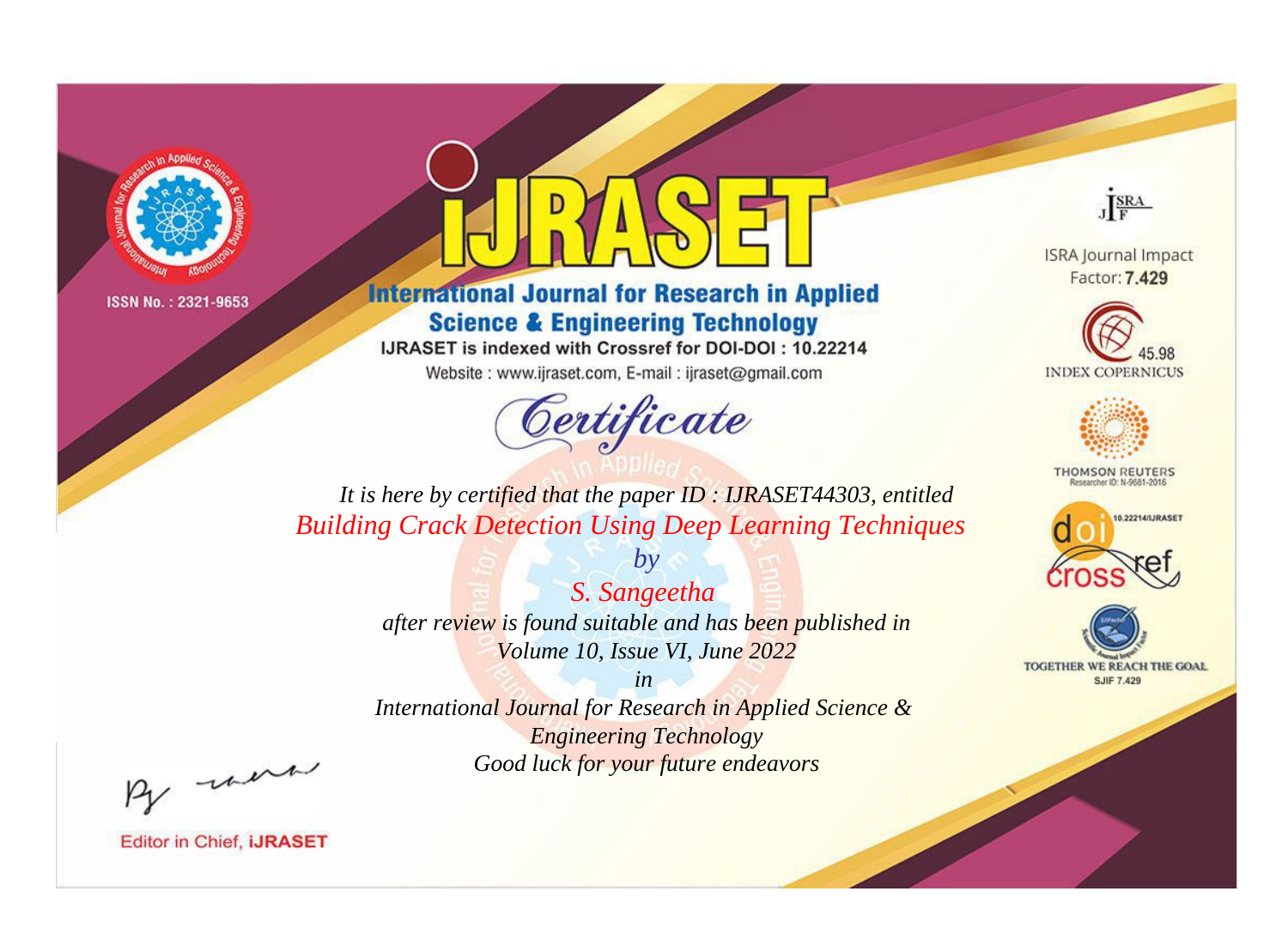

## **International Journal for Research in Applied Science & Engineering Technology**

IJRASET is indexed with Crossref for DOI-DOI: 10.22214

Website: www.ijraset.com, E-mail: ijraset@gmail.com



JERA

**ISRA Journal Impact** Factor: 7.429





**THOMSON REUTERS** 



TOGETHER WE REACH THE GOAL **SJIF 7.429** 

*It is here by certified that the paper ID : IJRASET44303, entitled Building Crack Detection Using Deep Learning Techniques*

> *S. Shripriya after review is found suitable and has been published in Volume 10, Issue VI, June 2022*

*by*

*in* 

*International Journal for Research in Applied Science & Engineering Technology Good luck for your future endeavors*

By morn